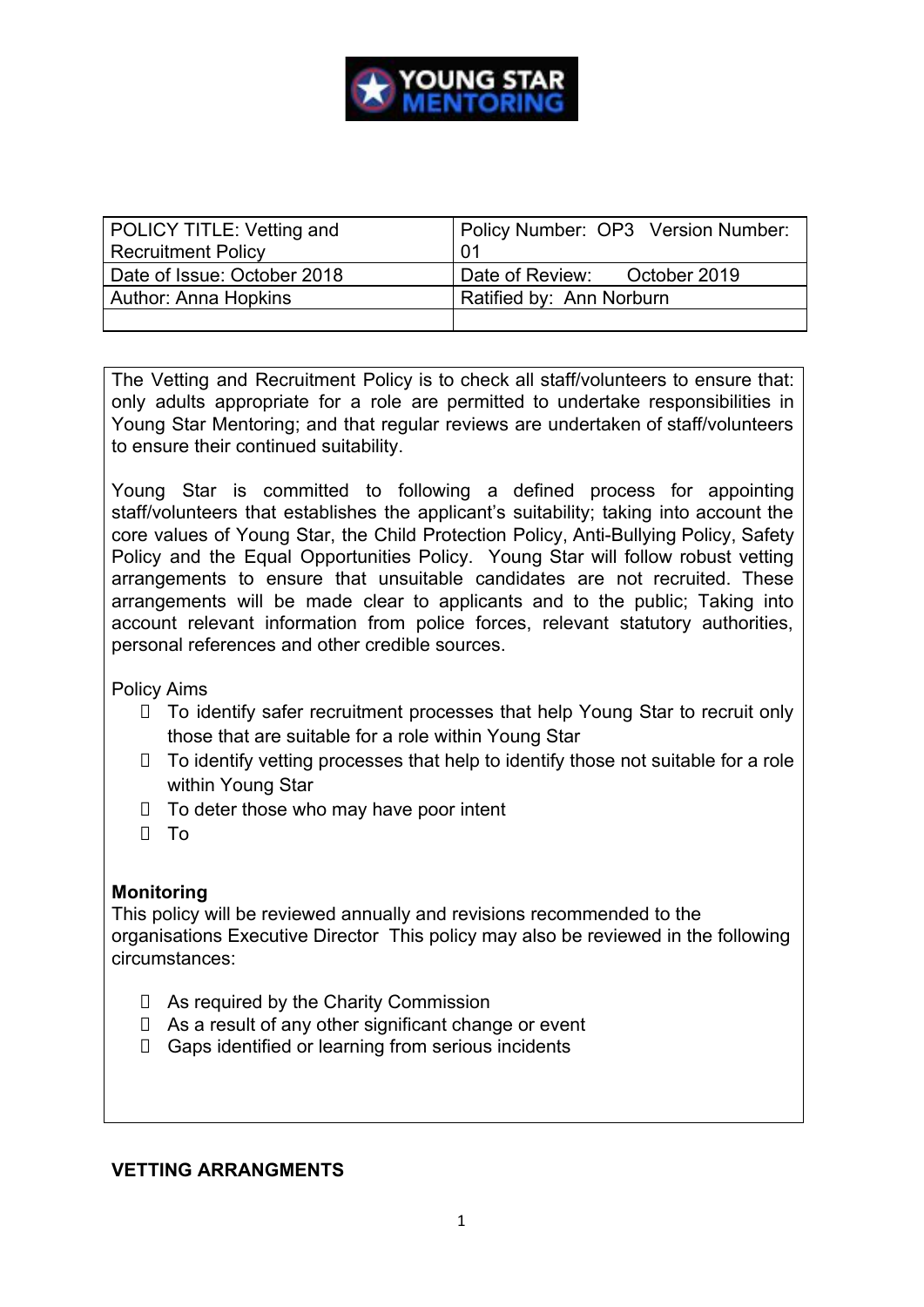

As part of the vetting arrangements, No person aged 18 or over may be permitted to undertake any responsibilities or involvement within Young Star until the appropriate enquiries have been made. Young Star will undertake a Personal Enquiry which involves the following;

- o Criminal Record Disclosure Check for certain roles.
- o An adult may not have any involvement in Young Star where a current report from an appropriate professional or statutory source suggests that the individual is not an appropriate person to hold a position in Young Star
- o All reasonable practicable steps must be taken to ensure that those appointed to a role in Young Star are appropriate persons.
- $\circ$  In all cases of doubt concerning the suitability of an individual they must not be appointed as the welfare and safety of children/adults must be the overriding factor.

# **APPOINTMENTS**

The minimum age for all appointments is 18. There is no maximum age for appointments as long as the person is physically able to do the walking and climbing trips/expeditions.

All applicants need to provide a copy of their personal CV and provide names of two referees.

Prior to an interview taking place, verification of qualifications and registrations are to take place where possible, along with references taken up if agreed with the candidate. This will enable any discrepancies to be explored at interview stage.

Conduct Face to Face Interviews and Assessments – A formal interview for all candidates must take place. The interview responses and questions from both the interviewer and interviewee must be recorded. Records will be retained for a period of six months. Candidates have the right to access these notes and records under the Data Protection Act. If these records are not available, cannot be produced or they contain non-objective and discriminatory statements, the organisation decision can be challenged in an employment tribunal and those making the notes may be subject to disciplinary action.

**References** – The offer of any voluntary or paid position is subject to the following

 $\circ$  Receipt of at least two written references (one of which must be from the candidates' current/last employer or education provider if the person has been studying) which must be verified by telephoning the reference provider to ensure it is genuine or if any of the following occur: (a) Insufficient information is provided (b) Concerns are raised (c) There is a mismatch of information provided by the candidate at interview.